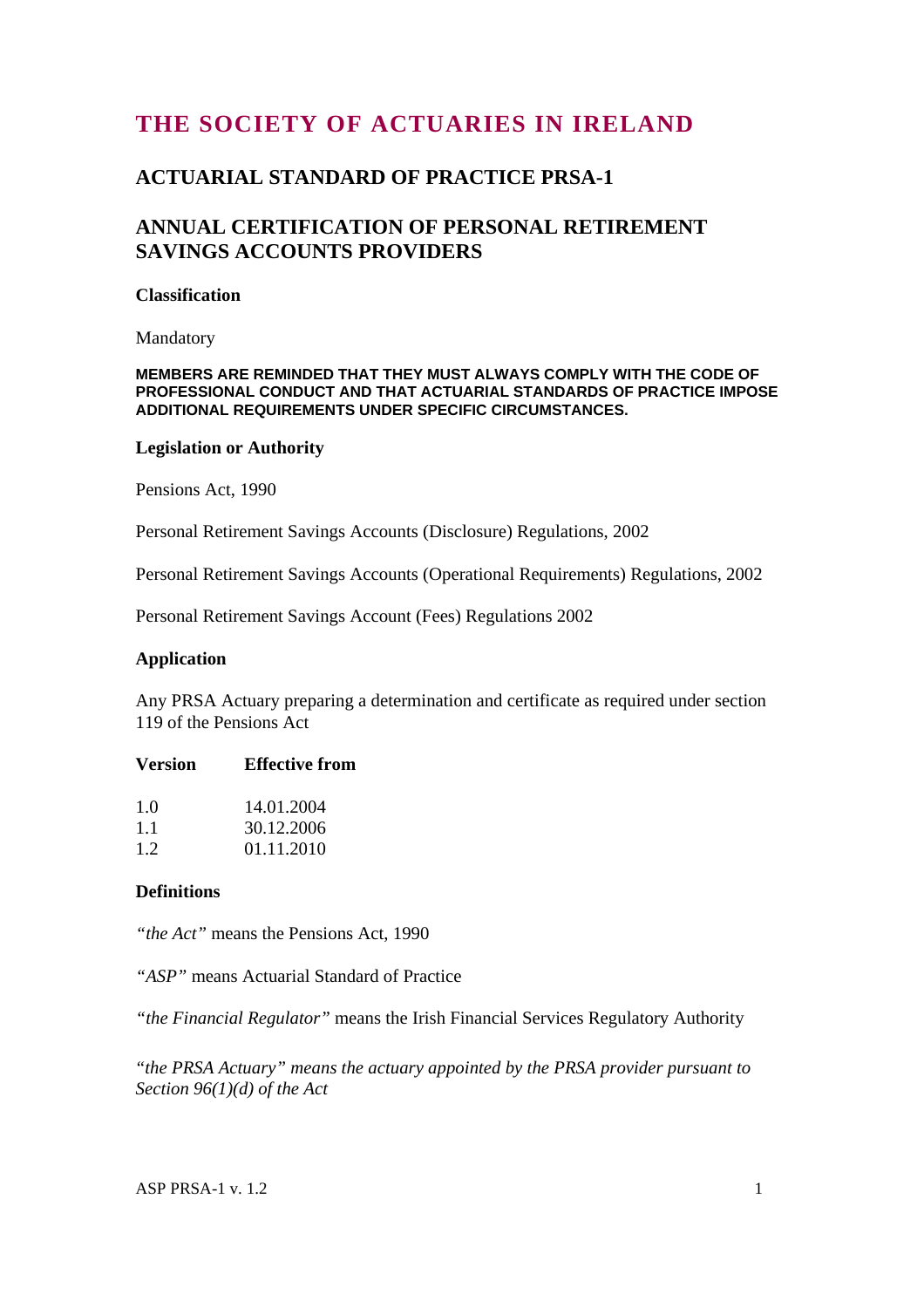*"the PRSA Disclosure Regulations"* means the Personal Retirement Savings Accounts (Disclosure) Regulations, 2002

*"the PRSA Fees Regulations"* means the Personal Retirement Savings Accounts (Fees) Regulations, 2002

*"the PRSA Operational Regulations"* means the Personal Retirement Savings Accounts (Operational Requirements) Regulations, 2002

*"should normally"* and, where the context requires, *"should"* indicate that members of the Society to whom this ASP applies must comply with a particular requirement or prohibition, unless the circumstances are such that the requirement or prohibition is inappropriate and non-compliance is consistent with the standards of behaviour, integrity, competence and professional judgement which other members or the public might reasonably expect of a member

"the Society" means the Society of Actuaries in Ireland

### **1 Introduction**

1.1 Section 119(1) of the Act requires the PRSA Actuary to make an annual determination of the extent to which the PRSA provider has complied with Part X of the Act and regulations made thereunder (the "Determination").

 Section 119(2) of the Act requires the PRSA Actuary to certify if the charges levied on PRSAs complied with the Act and regulations (the "Certificate").

1.2 Article 9 of the PRSA Operational Regulations requires that the Determination and a declaration furnished by the PRSA provider to the PRSA Actuary shall both be prepared annually.

 The Determination is required to state *"if such be the case, that the advice given by the PRSA actuary and any guidance notes issued by the Society of Actuaries in Ireland pursuant to the provisions of the Act and regulations made under the Act have been complied with by the PRSA provider subject to any qualifications, amplifications or explanations in relation to that advice as the PRSA actuary considers appropriate"*.

 The PRSA provider's declaration is required to state *"if such be the case, that all information requested by the PRSA actuary for the purpose of making his determination in accordance with sub-article (1) has been provided to the PRSA actuary and is accurate"* and the PRSA provider is required to include in the declaration *"such qualifications, amplifications or explanations as the PRSA provider considers appropriate"*.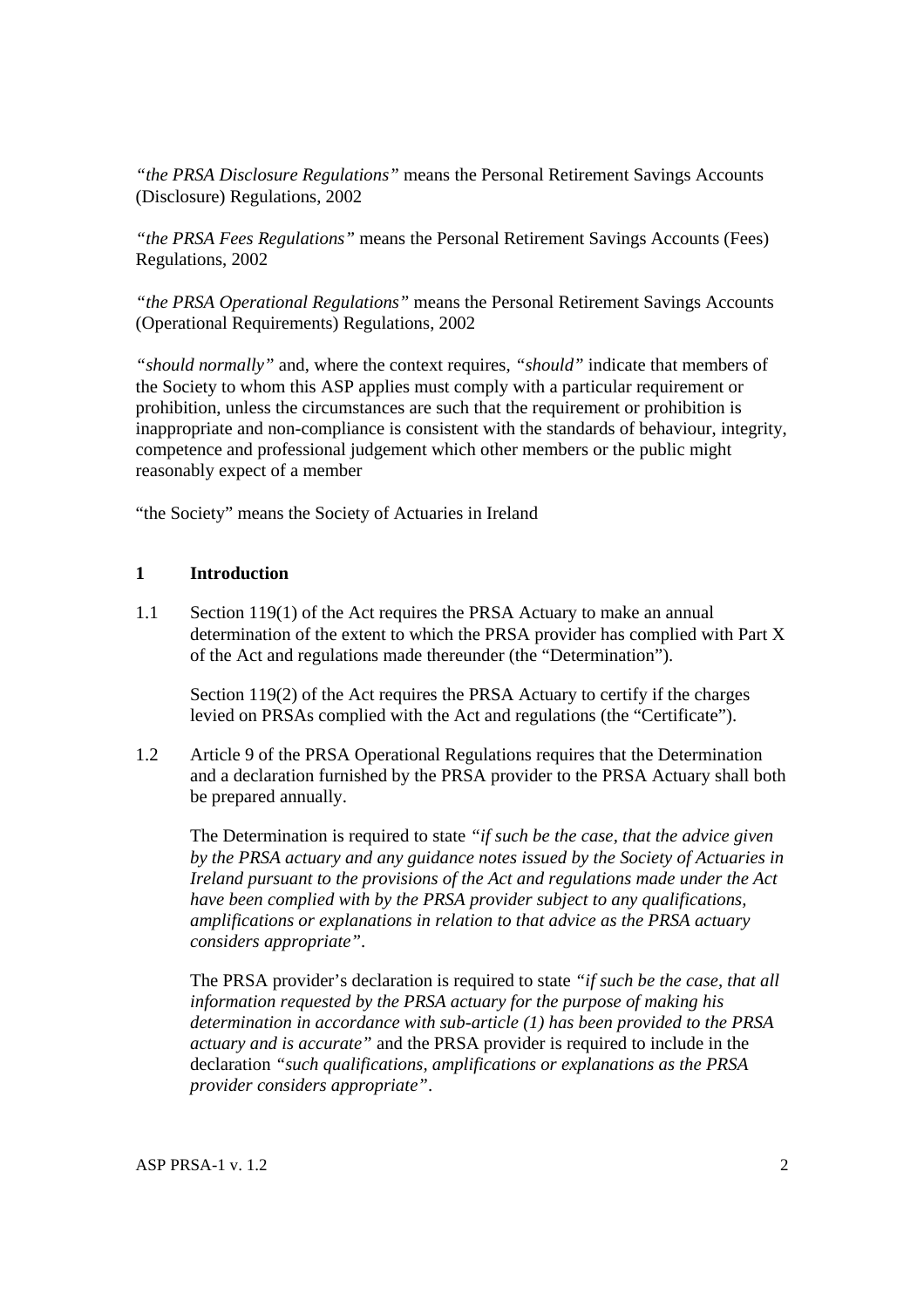The initial Determination must be provided within two months of the  $31<sup>st</sup>$  day of December immediately following the first date of approval of a PRSA product of the PRSA provider or the  $31<sup>st</sup>$  day of December in the next following year if that falls within eighteen months of the first date of approval.

 The Determination forms part of the annual report of the provider to the Pensions Board, which must be delivered to the Board within one month of the Determination.

1.3 Section 119(3) of the Act specifies that, in making a determination under Section 119 of the Act, in preparing a certificate under Section 119 of the Pensions Act or in signing a certificate required under Section 94(1)(b) of the Act, a PRSA Actuary must comply with any applicable professional guidance issued by the Society of Actuaries in Ireland for that purpose.

 This ASP constitutes the guidance issued by the Society referred to in Section 119(3) of the Act.

1.4 "The PRSA actuary" is defined as *"a person who is employed by a PRSA provider or has entered into a contractual arrangement with a PRSA provider to provide actuarial services in respect of a PRSA product or products and who complies with such requirements for such employment or such appointment as such an actuary as the Minister may determine from time to time and specifies in regulations"*.

### **2 Purpose of the ASP**

2.1 The annual Determination and Certificate will be relied on by the Pensions Board to assess the level of compliance of the PRSA provider and to assess whether further investigation by the Board is necessary. The purpose of this ASP is to specify and set out the extent of PRSA Actuary's responsibilities in preparing the Determination and Certificate and, in some areas, to specify the minimum levels of investigation required.

### **3 Information**

- 3.1 The PRSA Operational Regulations require that the PRSA provider declares whether or not it has furnished accurately the information requested by the PRSA Actuary for the purposes of making the Determination. The PRSA Actuary is entitled to rely on the accuracy of this information unless there are clear reasons to assume otherwise.
- 3.2 It is the PRSA Actuary's responsibility to state clearly to the PRSA provider the information required to prepare the Determination and Certificate. This request should normally be made in writing. The request must be provided in good time, and requests for additional information must be made as soon as is practical.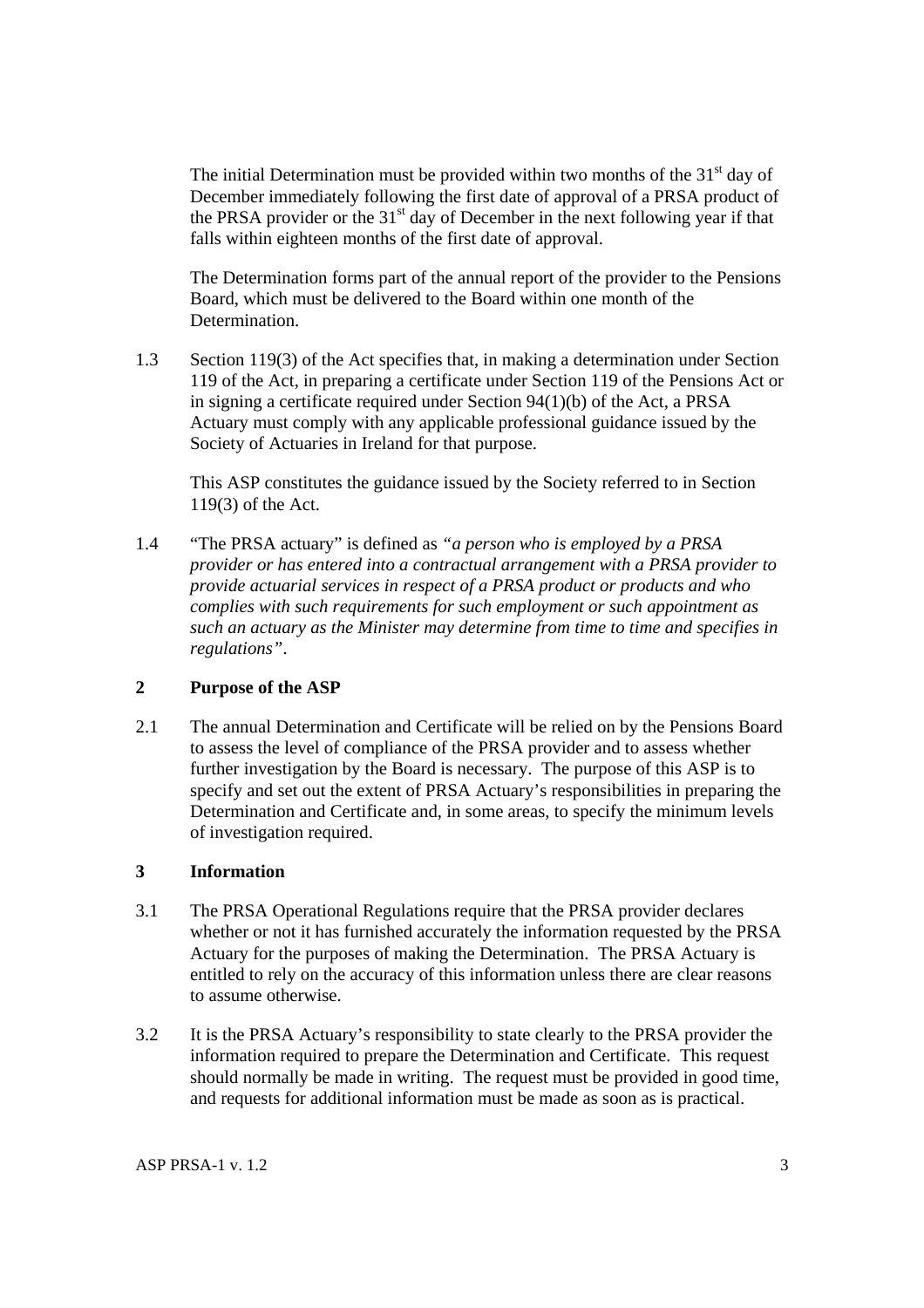3.3 The information required to prepare the Determination includes all information required to prepare the Certificate.

### **4 Determination**

- 4.1 The extent of the annual Determination is set out in section 119(1) of the Pensions Act and Article 9(1) of the PRSA Operational Regulations. The PRSA Actuary is required to set out the extent to which the provider has complied with Part X of the Pensions Act and regulations made thereunder. The Determination cannot be limited to particular aspects of compliance.
- 4.2 The PRSA Actuary is not required to include in the Determination obligations of the PRSA provider arising from legislation or regulation other than Part X of the Pensions Act and regulations made thereunder. Examples of such obligations are those imposed by the Financial Regulator on the sales of PRSAs, or requirements imposed by the Revenue Commissioners in order to qualify for tax relief.
- 4.3 It is the responsibility of the PRSA Actuary to determine the extent of the PRSA provider's compliance with the Act and regulations made thereunder. Responsibility for such compliance rests with the directors of the PRSA provider.
- 4.4 The PRSA Actuary must maintain adequate records to demonstrate the extent of the investigations undertaken for the Determination.
- 4.5 The PRSA Actuary must investigate compliance with all aspects of the PRSA business. It is a matter for the professional judgement of the PRSA Actuary to determine the depth of investigation appropriate for each aspect of the PRSA provider's compliance. However, the PRSA Actuary must specifically consider the following issues:

## **Provider reporting and licence fee**

4.5.1 The relevant sections of the Act relating to provider reporting and annual fee are Sections 99, 117(5) and 117(6). The requirements in this regard are expanded on in the PRSA Operational Regulations and PRSA Fee Regulations. The PRSA Actuary must be satisfied that the three monthly reports and returns and the annual reports have been prepared and submitted to the Pensions Board on time. The PRSA Actuary should satisfy himself or herself as to the checks performed regarding the accuracy of the reports. The PRSA Actuary must check that the annual fee has been paid as due and is consistent with the periodic reports.

### **Product and Remuneration Disclosure**

4.5.2 The relevant sections of the Act relating to product and remuneration disclosure are Sections 111 to 116 inclusive. The requirements in this regard are expanded on in the PRSA Disclosure Regulations.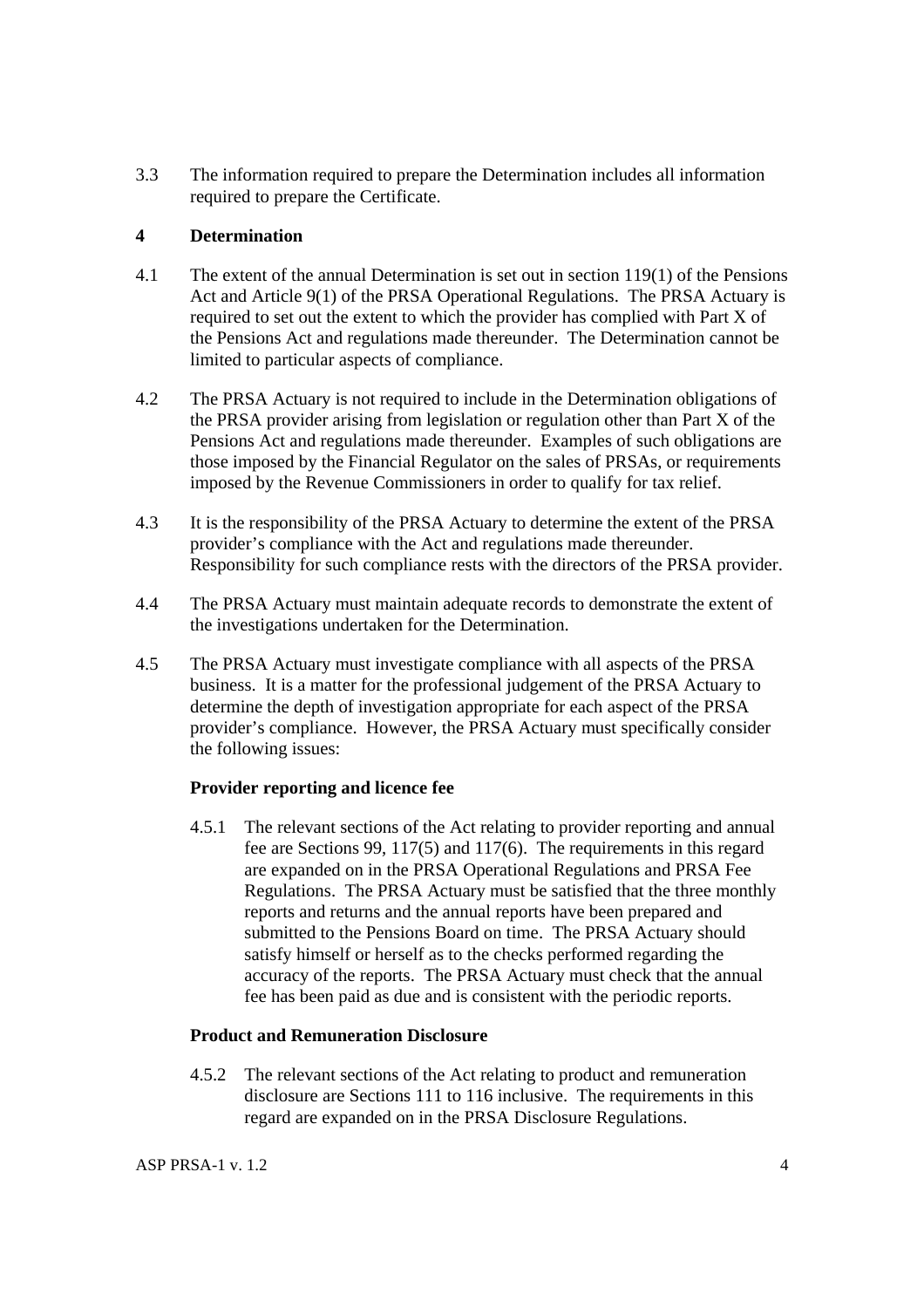4.5.3 The PRSA Disclosure Regulations stipulate that Preliminary Disclosure Certificates and Statements of Reasonable Projection shall be prepared by the PRSA provider in accordance with, inter alia, the advice of the PRSA Actuary and any guidance notes issued by the Society of Actuaries in Ireland for those purposes. ASP PRSA-2 and ASP PRSA-3 constitute the relevant guidance issued by the Society for this purpose.

 The PRSA Actuary should therefore verify that the PRSA provider has complied with the provisions of ASP PRSA-2 and ASP PRSA-3, any advice given by the PRSA Actuary to the PRSA provider and all relevant provisions of the Act and the PRSA Disclosure Regulations.

4.5.4 The PRSA Actuary must be satisfied that the Preliminary Disclosure Certificates and Statements of Reasonable Projection are in the form prescribed in the Act and the PRSA Disclosure Regulations. The PRSA Actuary must be satisfied that reasonable arrangements are in place to ensure that the calculations are performed accurately and in accordance with the relevant guidance and regulations, and to ensure that the required documents have been provided to contributors as required.

#### **Investment**

4.5.5 The relevant section of the Act relating to investment is Section 103. The requirements in this regard are expanded on in the PRSA Operational Regulations.

 The effect of Article 7 of the PRSA Operational Regulations is that a default investment strategy must be determined in accordance with the provisions of ASP PRSA-4.

 The PRSA Actuary should therefore verify that the PRSA provider has complied with the provisions of ASP PRSA-4 and all relevant provisions of the Act and the PRSA Operational Regulations.

- 4.5.6 For each approved PRSA product, the PRSA Actuary must be satisfied that adequate arrangements are in place to monitor the default investment strategy.
- 4.5.7 The PRSA Actuary should be satisfied that the investment of standard PRSA contributions and all default investment strategy contributions comply with the requirements of Section 103(3) of the Act.

#### **Transfers from occupational pension schemes**

4.5.8 The relevant section of the Act relating to transfers from occupational schemes is Section 113. The requirements in this regard are expanded on in the PRSA Disclosure Regulations.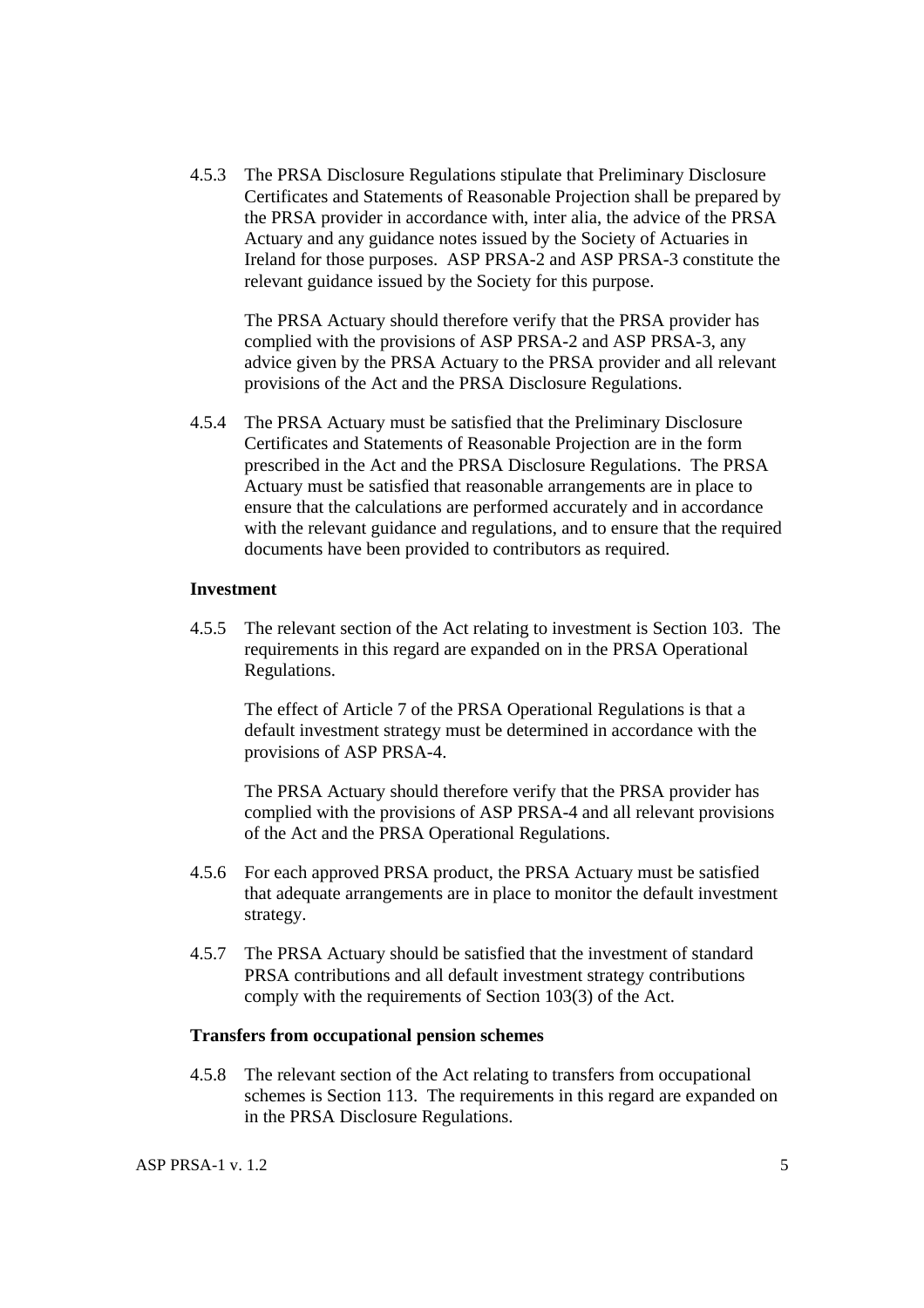The PRSA Disclosure Regulations stipulate that Certificates and Statements issued pursuant to Section 113(1) of the Pensions Act shall be prepared in accordance with, inter alia, the advice of the PRSA Actuary and any guidance notes issued by the Society of Actuaries in Ireland for those purposes. ASP PRSA-5 constitutes the relevant guidance issued by the Society for this purpose.

 The PRSA Actuary should therefore verify that the PRSA provider has complied with the provisions of ASP PRSA-5, any advice given by the PRSA Actuary to the PRSA provider and all relevant provisions of the Act and the PRSA Disclosure Regulations.

#### **Contract provisions**

4.5.9 The relevant sections of the Act relating to contract provisions are Sections 100, 101, 104, 105, 106, 107, 108 and 109.

 It is possible that the PRSA Actuary preparing the Determination may not be the actuary who signed the certificate required under section 94(1)(b) for product approval. If this is the case, the PRSA Actuary may rely on this certificate as evidence that the contract provisions of the PRSA products comply with requirements of the Act and regulations, unless there are clear reasons to assume otherwise.

#### **Charges and deductions**

4.5.10 The Determination includes all compliance by the provider with the Pensions Act and regulations, including those matters covered by the Certificate required under section 94(1)(b) of the Act.

#### **Marketing and sales documents**

4.5.11 The PRSA Actuary should be satisfied that the marketing and sales documents of the PRSA provider relating to PRSA business comply with the requirements of section 110 of the Act.

### **Other issues**

- 4.5.12 In making the Determination, the PRSA Actuary is determining the level of compliance with all the requirements of Part X of the Act. The PRSA Actuary will therefore need to be familiar with those requirements, and, in making the Determination, will need to consider any other issues that may particularly relate to the PRSA provider.
- 4.6 Where the Actuary is satisfied that the provider has been compliant, the Determination must be accompanied by a statement in the form shown in the Appendix. Where the provider has not been compliant, the Determination must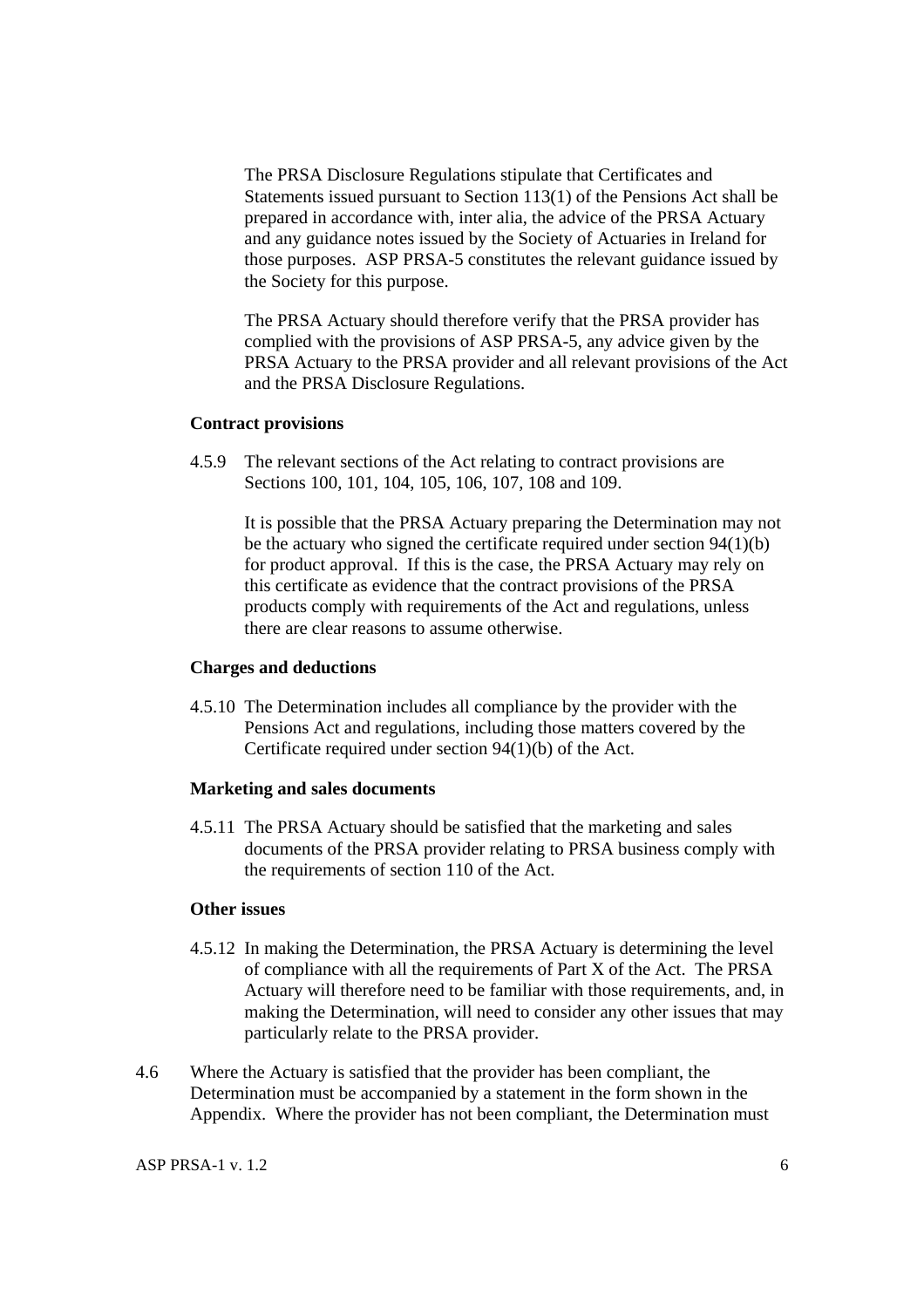include such statement in respect of those areas where the provider was compliant, and must include details of the non-compliance.

### **5 Certificate**

- 5.1 The form of the Certificate is specified in Schedule D of the PRSA Operational Regulations.
- 5.2 It is possible that the PRSA Actuary preparing the Certificate may not be the actuary who signed the certificate required under section 94(1)(b) of the Act for product approval. If this is the case, the PRSA Actuary may rely on this certificate as evidence that the contractual deductions under the PRSA comply with requirements of the Act and regulations, unless there are clear reasons to assume otherwise.
- 5.3 Where the PRSA Actuary cannot sign the statements in the Certificate, he or she should inform the Pensions Board. The reasons why should be explained in the Determination.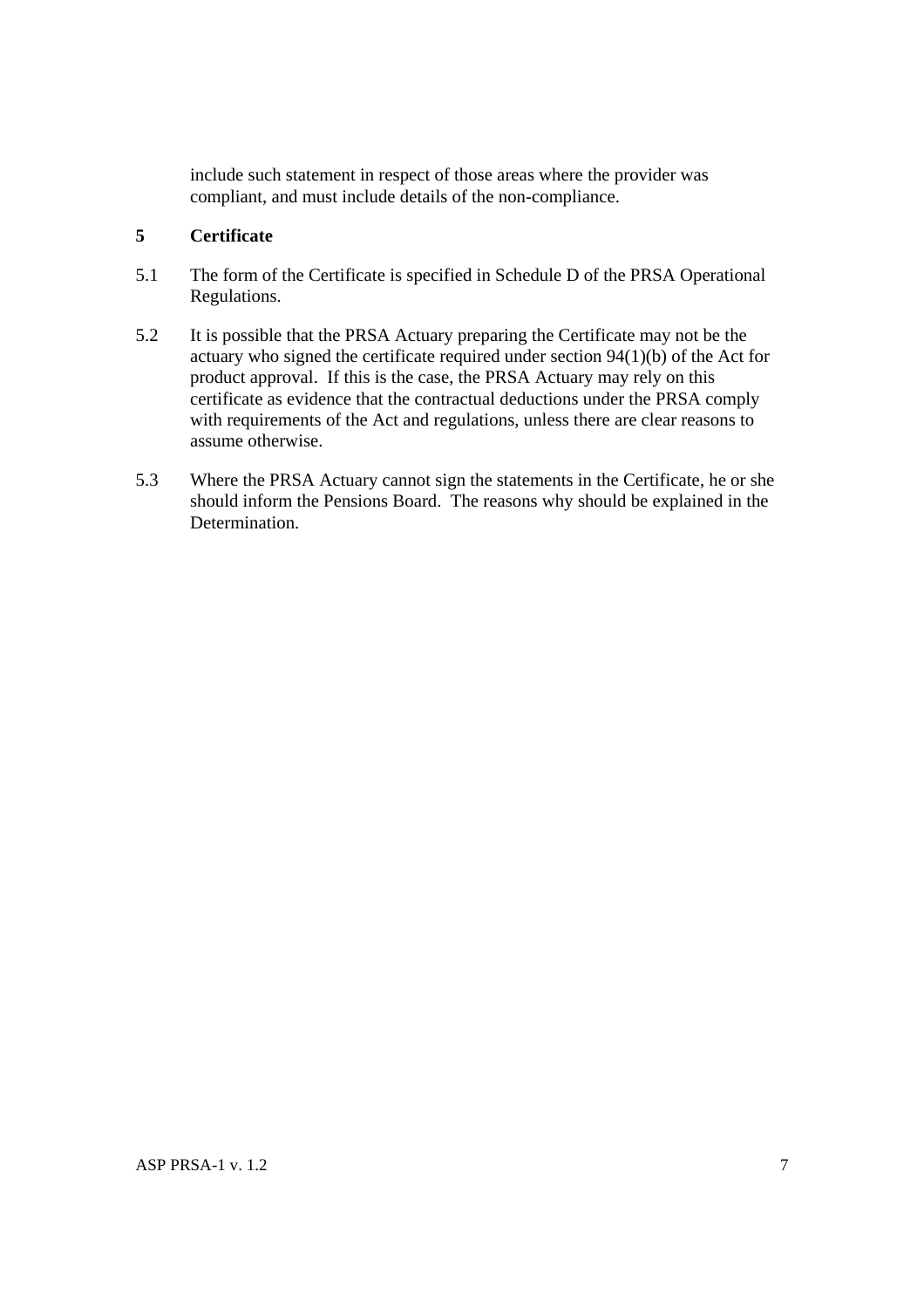### **Appendix**

### **Determination of PRSA actuary under Section 119(1) of the Pensions Act, 1990**

Name and address of PRSA provider:

Calendar year ended:

Name and address of PRSA actuary:

I hereby certify, in respect of the above calendar year, that, in my opinion and based on the information supplied to me by the PRSA provider pursuant to the provisions of Article 9(2) of Personal Retirement Savings Accounts (Operational Requirements) Regulations, 2002 as amended:

- (a) except for minor instances of non-compliance (as set out in the attached schedule), no instances of non-compliance of a material nature have occurred, and the PRSA provider's PRSA business has been carried out in accordance with the requirements of Part X of the Pensions Act, 1990 and regulations made thereunder; and
- (b) the advice given by me and all actuarial standards of practice issued by the Society of Actuaries in Ireland pursuant to the provisions of Part X of the Pensions Act, 1990 and regulations made thereunder have been complied with by the PRSA provider.

I also certify that, in making this determination in respect of the above calendar year, I have complied with all actuarial standards of practice issued by the Society of Actuaries in Ireland for that purpose.

Signed

Name of PRSA actuary

Date